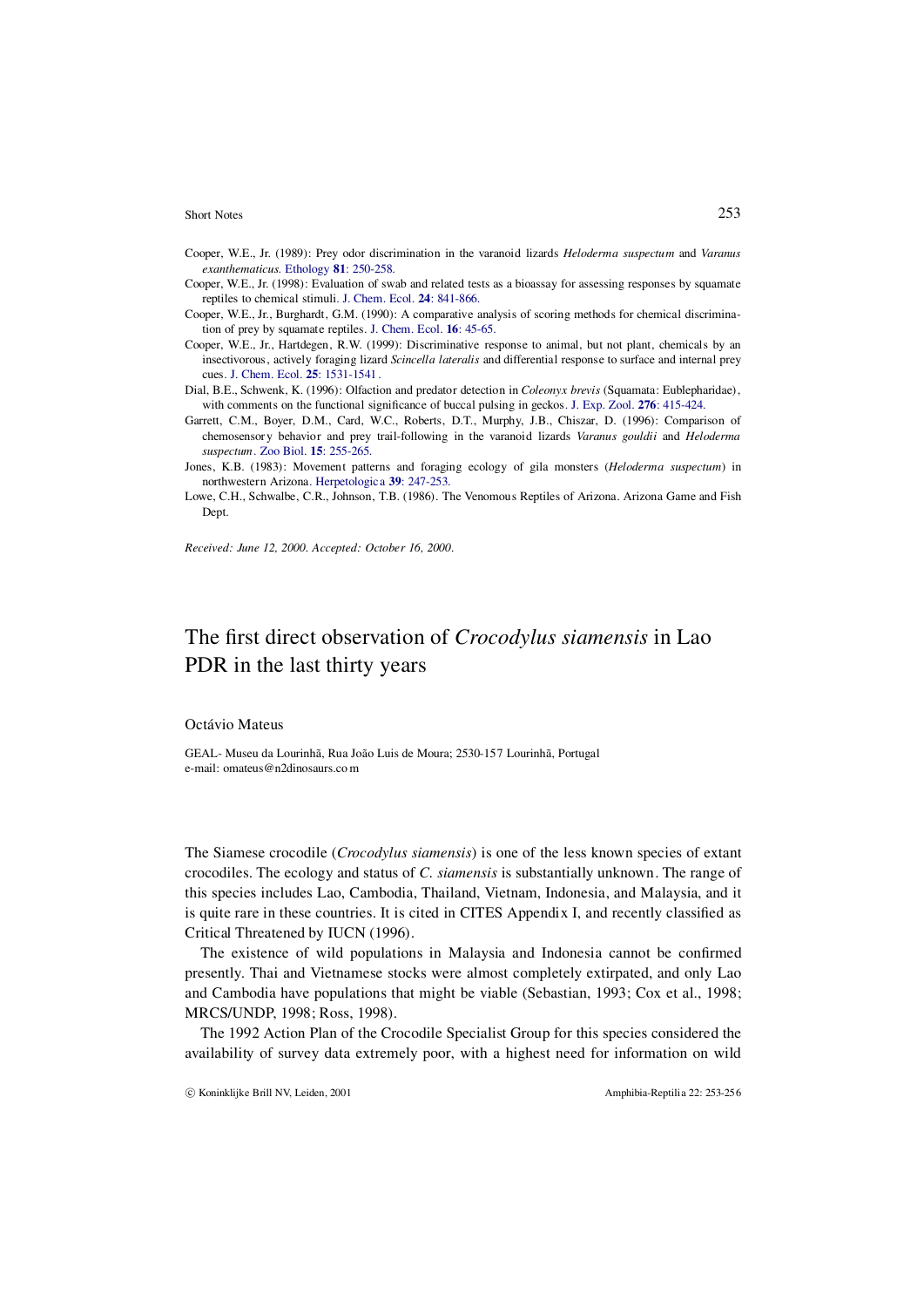

**Figure 1.** Distribution area of *Crocodylus siamensis* in the world (shaded in the small inset) and in Lao based on Ross (1998) and Salter (1993), with the current observation depicted (Nathomdong).

population recovery. Moreover, the CSG ranked this species as one of the world's most endangered among crocodilians. The highest priority for this species is that status surveys be conducted in Southeast Asia (Thorbjarnarson et al., 1992).

Thorbjarnarson et al. (1992) wrote "The only known wild population was located in the Bung Boraphet Reservoir in Thailand; however no recent sighting of crocodiles have been made at this site  $(\ldots)$ . No adequate survey data are available from any part of the Siamese crocodile's range".

General population levels are low and have been extirpated from several areas. They nevertheless still occur in some places along the Mekong (Sawathvong, 1994). Recent data and new places, in Thailand, Lao and Cambodia, were reported by Salter (1993), Kreetiyuntanont (1993), Ratanakorn et al. (1994), Thuok and Tang (1994), Davenport et al. (1997), Doroshenko (1998) and Stuart (1999) but all were based on local interviews, vocalisations or presence of faeces or tracks, with no direct observation whatsoever.

In Lao PDR Stuart (1999) considers the species At Risk. Salter (1993) and Stuart (1999) deduct from interviews with local people that crocodiles may still be present, in the southern and western parts of Lao (fig. 1). Apparently, crocodiles were abundant and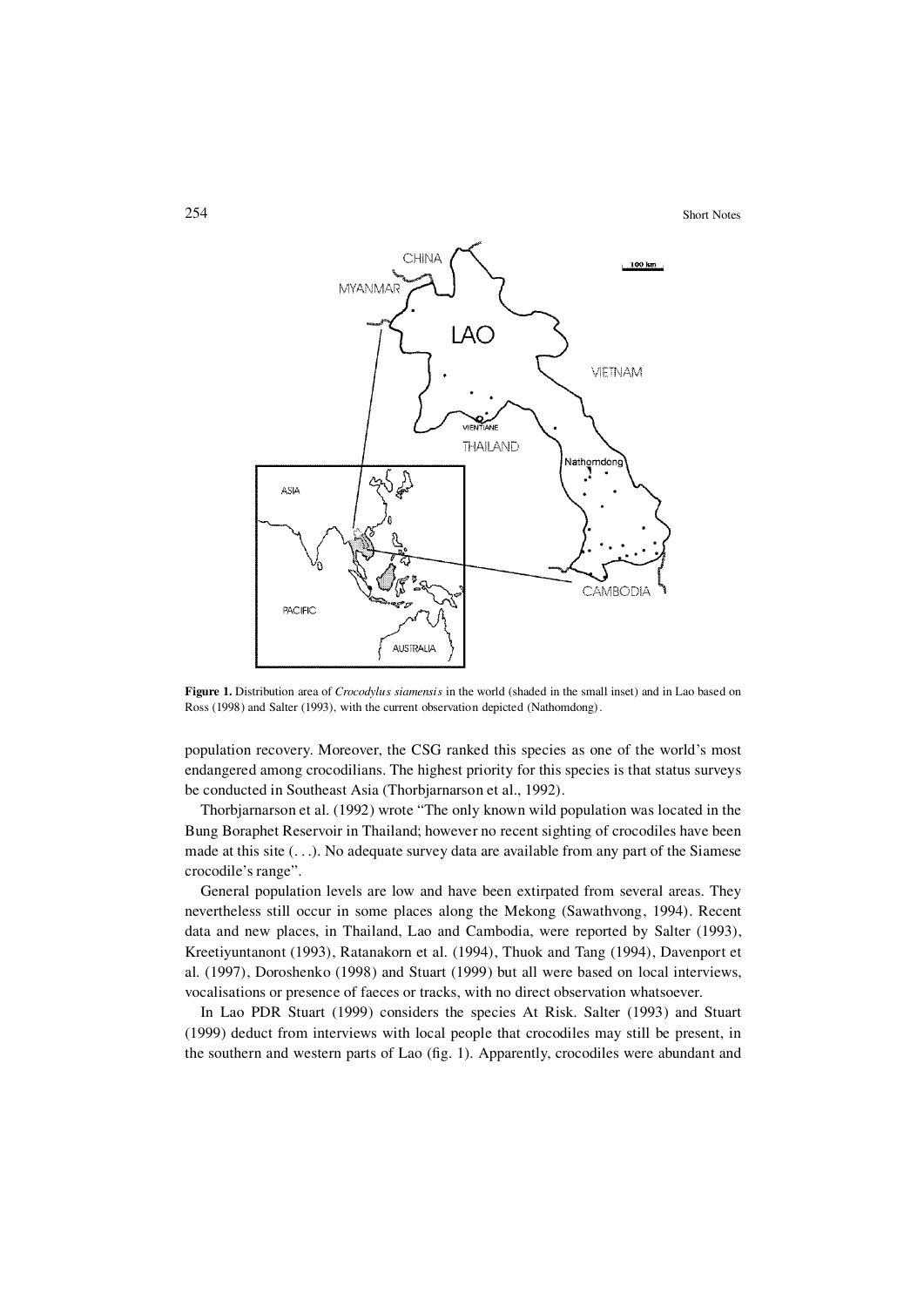#### Short Notes 255

usually shot during the first half of the 20th century according to Bassenne (1912). Apart local people, the last direct observation of *Crocodylus siamensis* until now was reported by Wharton (1966) in the 1950s and 1960s along Lao-Cambodia border where crocodiles were regularly hunted. The observation here reported represents the first direct observation of *C. siamensis* made in the wild by a non-local person since Wharton (1966), more than thirty years ago.

Direct observation of a juvenile crocodile was made on 30 November 1998 (around 10.00 hrs) by the author and Prof. Philippe Taquet (MNHN Paris). The specimen was seen in a small pond with stagnant water and a large abundance of fishes, near the village of Ban Nathom in Atsaphone district, Savannakhet province. The pond and the surrounding tropical forest (Nathomdong) are considered sacred by the villagers (of Phuthai ethnic minority) and, therefore, preserved. The specimen was identified as *Crocodylus siamensis*. No erroneous identification is possible since this it is the only species known to occur in Lao (Stuart, 1999), *C. porosus* being absent from inner continental waters.

The juvenile, with about 60 centimetres of total length, was just seen two meters far from the author. Since the observation is from a juvenile specimen, this means that the area is still a reproductive site for the population. Excrement 21 cm long and tracks on the sand also suggest the existence of individuals, two meters long, at least. Therefore, this area deserves a careful investigation due to its potentiality in a new stable population.

Lao population of Siamese Crocodiles are of extreme global importance, as the last viable specific populations are thought to exist here and in Cambodia (MRCS/UNDP 1998; Ross, 1998). Therefore, the importance of this new site for the conservation of Siamese Crocodile might be very high if a viable population is present in the area.

**Acknowledgements.** I am extremely grateful to Prof. Philippe Taquet (Museum National d'Histoire Naturelle-Paris) who made this paper possible. I also thank the Association Pour la Formation et la Recherche au Laos and all its team, and to Bryan Stuart, José Carlos Brito, Bonxou Khentavong, and Ana Sarzedas for their help at different levels.

#### **References**

Bassenne, M. (1912): Au Lao et au Siam. Tour de Monde 18(N.S.). Translated by Tips, W.E.J. (1995) as In Laos and Siam. Bangkok, White Lotus.

- Cox, M.J., Van Dijk, P.P., Nabhitabhata, J., Thrirakhupt, K. (1998): A Photographic Guide to Snakes and Other Reptiles of Peninsular Malaysia, Singapore, and Thailand. Sanibel Island, USA, Ralph Curtis Books.
- Davenport, D., Tizard, R., Phommavongsa, V. (1997): Trip report: Ban Mai. Vientiane, unpubl. report to WCS. Doroshenko, N. (1998): Reptiles and small wildlife at Tonle Sap Lake. Tonle Sap Technical Coordination Unit/Ministry of Environment. Cambodia.
- Kreetiyuntanont , K. (1993): Siamese crocodile (*C. siamensis*) in Khao Ang Ru Nai Wildlife sanctuary. Nat. Hist. Bull. Siam Soc. **41**: 135-137.
- IUCN 1996 (1996): Red List of Threatened Animals. Gland, Switzerland, and Cambridge, UK, IUCN.
- [MRCS/UNDP] Mekong River Commission Secretariat/UNDP (1998): Environment in the Tonle Sap area. Volume 2 of Natural Resources-based Development Strategy for the Tonle Sap area, Cambodia. Phnom Penh: Cambodian National Mekong Committee (draft report).